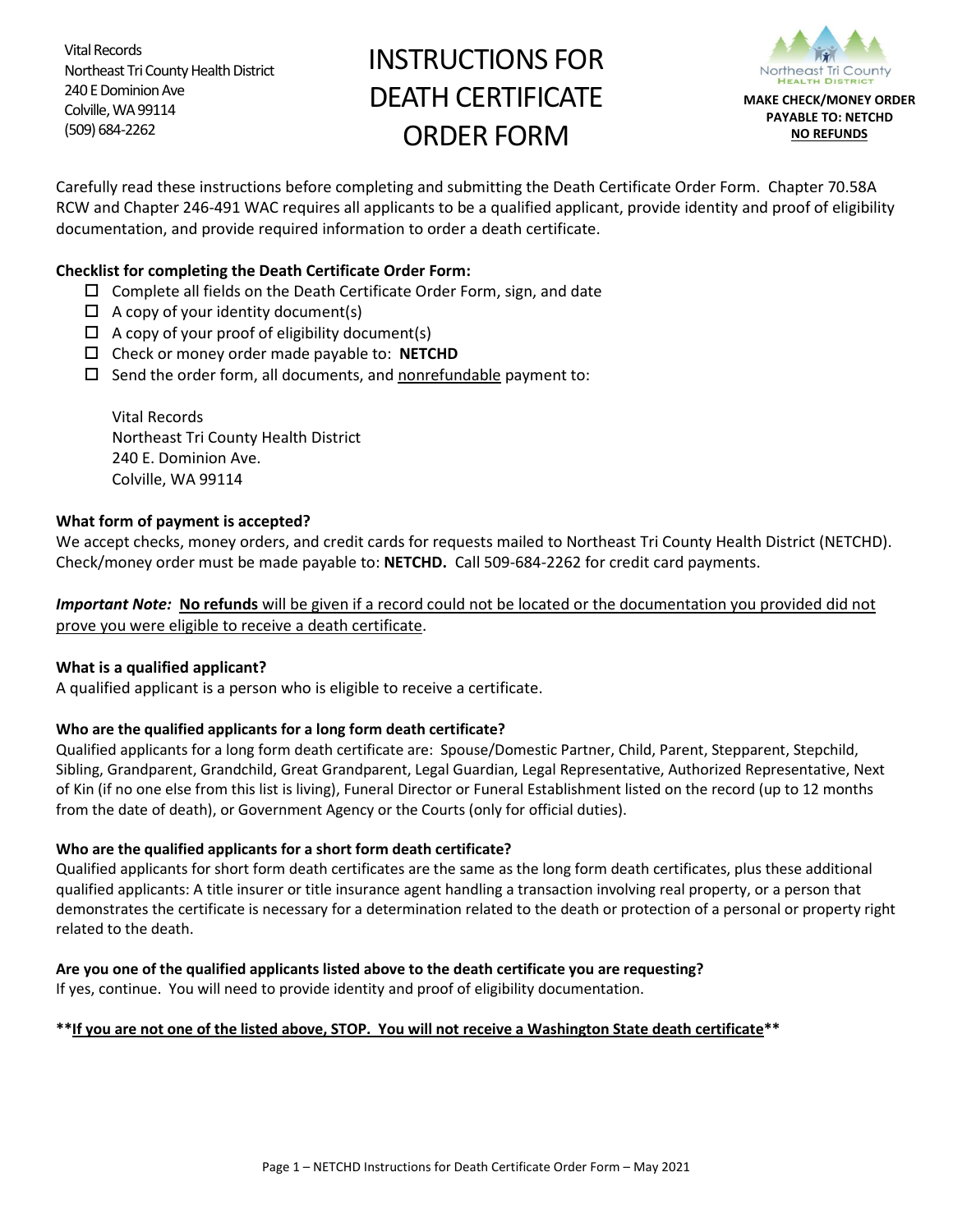## **What is proof of eligibility documentation?**

Proof of eligibility documentation are documents that link you to the requested death certificate.

- 1. If you are listed on the record and your identity documentation sufficiently links you to the record (i.e. parents), your proof of eligibility requirement is met.
- 2. If you are not listed on the record or your identity documentation doesn't sufficiently link you to the record, you must provide additional documentation to prove eligibility.

#### **What documents will the Department of Health (DOH) and NETCHD accept to prove eligibility?**

DOH and NETCHD will accept the following documents to prove eligibility:

- Copies of vital records such as certifications of birth, death, marriage, and divorce from this or another jurisdiction that link you to the requested record.
- Copies of certified court orders from a court of competent jurisdiction linking you to the record (i.e. legal representative).
- Document or letter from a government agency or courts stating the certification will be used in the conduct of official duties (for government and court officials only).

View the list of [Acceptable Proofs of Eligibility Documentation](https://www.doh.wa.gov/Portals/1/Documents/Pubs/422-178-AcceptableProofsOfEligibilityDocument.pdf?ver=2020-10-05-114951-737) for examples of how to prove qualifying relationship.

#### **What identity documentation will DOH or NETCHD accept?**

DOH and NETCHD will accept a copy of:

- One government issued identity document (must contain photo, full name, and date of birth) that is current or expired less than 60 days; or
- If you do not have a government issued identity document, then at least two alternate documents from the alternate list. The alternate documents must contain matching first and last names and addresses, or in combination contains full name, date of birth, and photograph.

View the Acceptable Proofs Of Identity [Documentation](https://www.doh.wa.gov/Portals/1/Documents/Pubs/422-177-AcceptableProofsOfIdentityDocuments.pdf) for a list of acceptable identity documents.

#### **What information is required?**

The following information is required as it appears on the death certificate:

- First and last name of the decedent
- Date of death (month and year)
- City or county where the death occurred

## **What is the difference between the long form death certificate and the short form death certificate?**

The long form death certificate contains cause and manner of death information and social security number of the decedent. This product might be needed to close out bank accounts or claim benefits such as life insurance policies. **NETCHD can issue long form death certificates for Ferry, Pend Oreille, and Stevens County deaths from February 2014 to present as well as deaths occurring in other Washington counties if that record was filed electronically. Call 509-684-2262 to confirm that the record is available from this office.** The short form death certificate is a new product being offered only for deaths that were registered electronically starting January 1, 2018 to present. It does not contain cause and manner of death information or social security number of the decedent. This product might be needed for transferring titles (e.g. vehicles), real estate transactions, and probate cases. Check with the agency where you will be using the certificate to know what information it must include prior to purchasing it.

## **What if I cannot provide the required documents to prove eligibility, do not have identity documents from the acceptable list, or know the required information?**

If you are unable to meet the requirements, you will need to contact the DOH at 360-236-4300.

For more information about vital records, please visit the Washington State DOH website at [https://www.doh.wa.gov/vitalrecords.](https://www.doh.wa.gov/vitalrecords) To obtain information on vital records services available at the Northeast Tri County Health District Colville office, please visit the NETCHD website at [https://www.netchd.org.](https://www.netchd.org/)